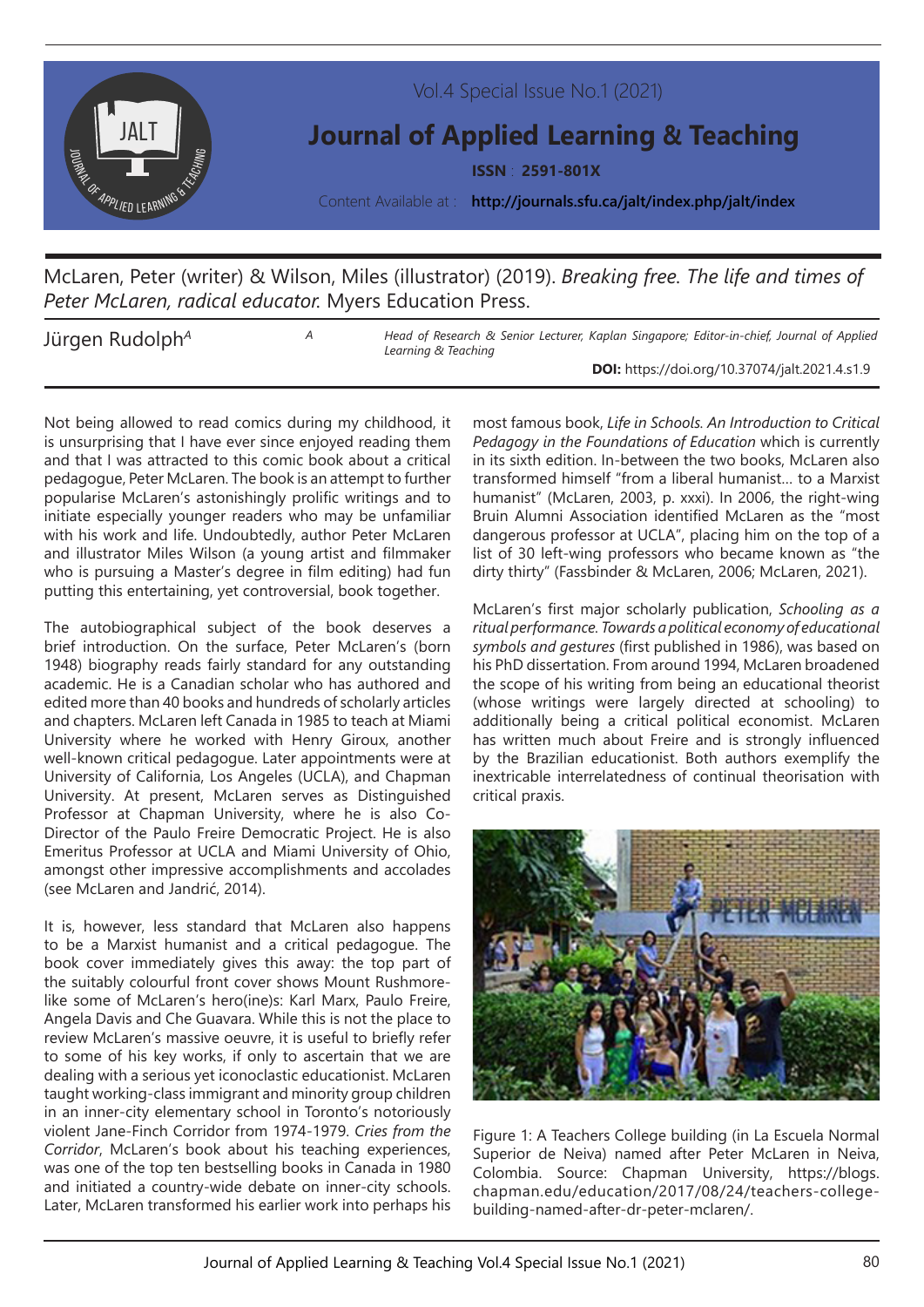The comic genre necessitates condensation. *Breaking Free's*  four-page preface precedes 103 autobiographical comicbook-style pages that are divided into eight periods. Part 1, "Early Life", wittily describes McLaren growing-up as an only child in a working-class neighbourhood in Toronto, before his father's career enabled the family to move to Winnipeg. Part 2, "Hippie Days" chronicles McLaren's hitchhiking through the U.S. as a young adult, looking for likeminded spirits who were also opposing the Vietnam War (or American War, as the Vietnamese call it).

Part 3, "College Days", is less about McLaren's studies at the University of Toronto in the early 1970s, and more about his solidaric sentiments with Black Panthers like Angela Davis and Malcolm X, and his being angered by the disproportionate number of people of colour being recruited in the infantry and sent to the front lines of the American War. Musical favourites were protest singers Woody Guthrie and Bob Dylan and blues musicians Robert Johnson and Muddy Waters.

"Teaching Days" (part 4) is only three pages short, while part 5 ("Working with the Corridor kids") is disproportionately long at 32 pages. The fourth chapter reconstructs McLaren's conscious decision to teach working-class students, having realised that parental wealth and social power were strongly correlated with student success and that he could have more impact working with underprivileged children. In chapter 5, McLaren narrates his experience of teaching students from grade two all the way to grade eight for five years. This was an extremely trying period of his life, as most of the kids were from poor, dysfunctional, often single-parent families, with their parents often holding two or even three jobs simultaneously to make ends meet and the children facing hardship at home and violence in the streets. Given the children's background, it is unsurprising, that he encountered rebellious students on an almost daily basis. During the first few weeks of his teaching in the Jane-Finch Corridor, McLaren was faced with the decision "to change my entire approach or sacrifice my stomach" (p. 52). The teaching experience led to the publication of his first book, *Cries from the Corridor* (McLaren, 1980). The chapter ends with an illustration of Brazilian liberation theologian, Dom Hélder Câmara and his quote: "When I give food to the poor, they call me a saint. When I ask why they are poor, they call me a communist" (cited in p. 65). McLaren's first book provided a vivid description of the working class school in inner-city Toronto, but in his own analysis, it fell short in providing "an explanation for why those kids were so ferocious and a much deeper analysis of structural racism and class warfare in a capitalist society" (p. 65).

The drawing that starts off part six ("Graduate study") is clearly an homage to the poster for Stanley Kubrick's controversial *A clockwork orange movie.* One of the classic film posters of all time that shows a vicious-looking Malcolm McDowell wielding a glinting knife is transformed into Peter McLaren brandishing a giant pencil. To describe the character Alex (played by McDowell) as an enfant terrible would be an understatement, but in this chapter, McLaren certainly also has some shock value by focusing his own major theoretical influences on the seemingly contradictory duo of Marx and Jesus. After having grown up as an evangelical

Christian (McLaren, 2019), his Christian beliefs now appear to be much closer to Latin American liberation theology. In McLaren's interpretation, there is no contradiction between Christianity and Marxism, as "Jesus maintains an intransigent condemnation of the rich" (p. 68). McLaren's fascination with Marx is explained as follows:

"Reading Karl Marx helped me question why the United States has the largest defence expenditures in the world, the highest level of economic inequality among developed countries, and the world's greatest per capita health expenditures... and, why – among developed nations – does the U.S. have the lowest life expectancy. Why does such a rich country have the lowest measures of equality of opportunity?" (p. 68).

References would be utterly misplaced in a comic book, but to my astonishment, some quick Google searches confirmed all the above claims. It may be added that many countries that are not classified as 'developing countries' may do worse in terms of economic inequality and life expectancy.

Part seven is titled "Professor days" and continues with meetings with major leftist theoreticians who influenced McLaren. A page each is dedicated to Paulo Freire and Antonia Darder (see my other book review in this JALT special issue: Rudolph, 2021), and this section is populated with many other leftist intellectuals that McLaren encountered and admires (including a powerful critique of the mass media by Noam Chomsky).

The section concludes with McLaren's work in Mexico, Central, and South America, some of it with indigenous communities. It once again shows that McLareen is quite an unusual Professor. While I am intrigued by McLaren's reinterpretation of critical pedagogy having to include learning "from our indigenous ancestors" (p. 81) and his support of indigenous people like the Rarámuri (in the Mexican state of Chihuahua), he also has more controversial associations. For instance, a meeting with the late Venezuelan autocrat Hugo Chávez (1954 – 2013) is uncritically narrated – and later in *Breaking Free* (p. 85) as well as in other writings, McLaren stated his very vocal support for Chávez (McLaren, 2019, 2021).

The final section, entitled "Days of Rage" has another intriguing cover image, this time McLaren replaces Argentine revolutionary Che Guevara. Days of Rage originally refers to a series of violent street protests organised by the Weathermen (a faction of Students for a Democratic Society) in October 1969 in protest against the Vietnam War. Another reviewer had also been puzzled by this title, as McLaren is non-violent and would not call for violent street protests (Whitcomb, 2020). However, McLaren has written about "critical rage" (2019) that would appear to be peaceful.

A surprising six pages in the book's final section are dedicated to McLaren's friend Joel Kovel, the colourful founder of eco-socialism, and his works. In 2014, McLaren became Distinguished Professor at Chapman University and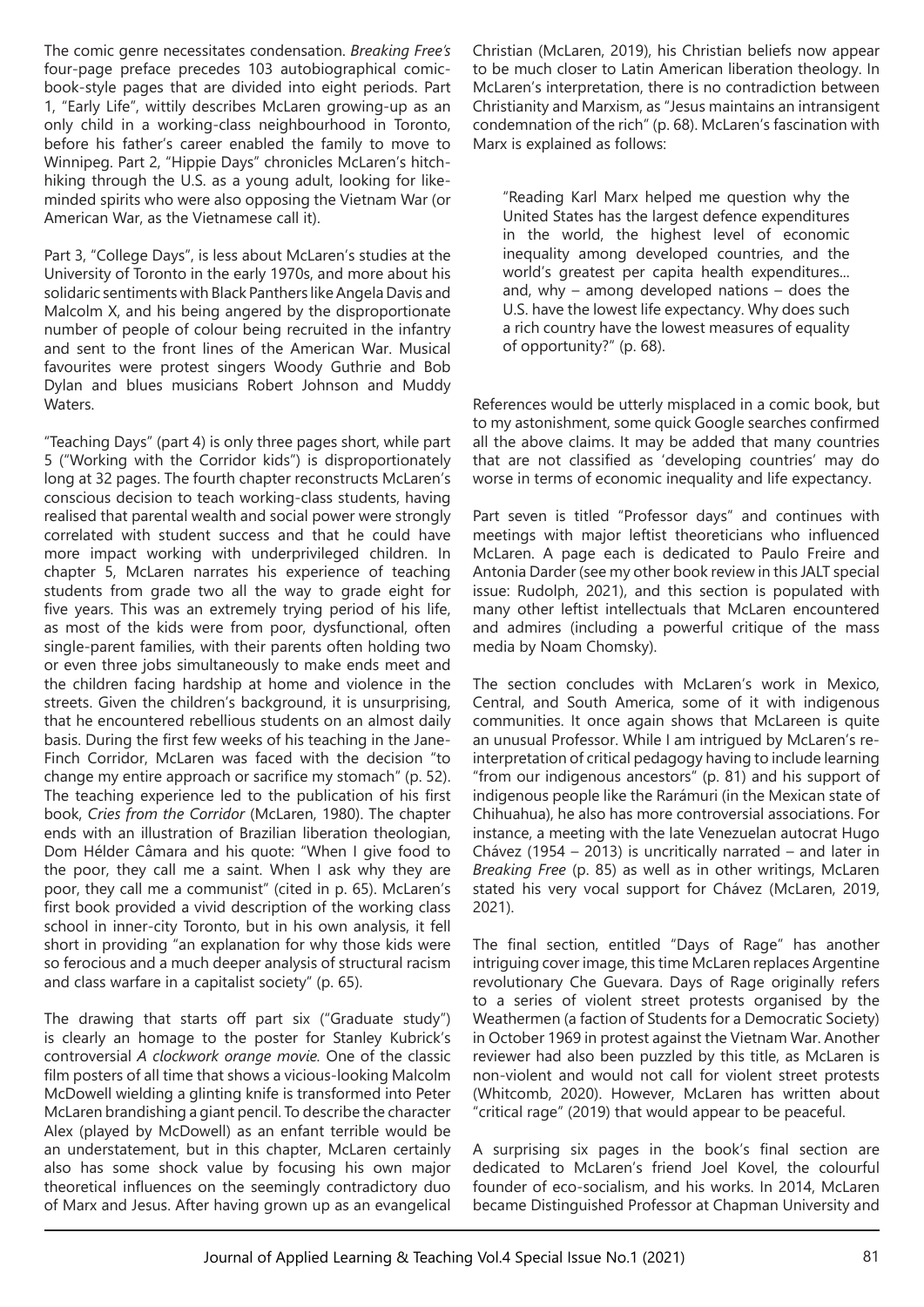

Figure 2: A Venezuelan mural with Hugo Chávez, Simón Bolívar (19th century-Venezuelan liberator and Latin American independence hero), and Nicolás Maduro. Source: Cuotto, 2020.

continues to work there with other Freirians for common goals (he was writing these lines, while Trump was still President):

"We must fight fascism, anti-semitism, racism, ableism, sexism, homophobia and the coloniality of power at every turn… Right now is a crucial time to fight fascism all around the world and to save the planet from humans who deny climate change and destroy the biosphere on a regular basis" (pp. 95-96).

In the Epilogue, McLaren distances himself from the Soviet Union and "former Eastern Bloc police states", as they were "state capitalist" and not truly socialist (p. 101). The book ambiguously ends with the call to break free and rebuild the world.

Many readers will disagree with McLaren's politics. To choose but one example, I was disturbed by his silence on Chávez's autocratic rule, the latter's muzzling of the media and destruction of an independent judiciary as well as his corrupt, incompetent and dictatorial regime. While Chávez, in 1998, was elected President on his promise of poverty alleviation, the Bolivarian socialist soon turned autocrat and modelled Venezuela's political and economic system after Castro's Cuba. Chávez befriended dictators such as Saddam Hussein, Robert Mugabe, Muammar Qaddafi and Bashar Assad and his chosen heir Nicolás Maduro further impoverished the oil-rich country (*The Economist*, 2013a, b). Economic mismanagement and political repression led to an exodus of millions of Venezuelans – "the biggest movement of people in Latin America's recent history" – as well as hyper-inflation, increased infant mortality, food and medicine shortages and increased poverty (*The Economist*, 2018a, b, 2019). McLaren does not only have misplaced sympathies for Chávez's autocratic regime but also for communist Cuba.

Academic freedom of expression is an important ideal, and the author, this reviewer and readers may have to agree to disagree on some of McLaren's political thoughts. All in all, *Breaking free: The life and times of Peter McLaren, radical educator* offers an artistic retelling of the life and key works of McLaren and questions the reduction of education to



Figure 3: The consequences of *chavismo*. Shoppers queuing outside a store for government-subsidised products in March 2014. Source: Wilfredo. Creative Commons license CC0. https://en.wikipedia.org/wiki/Shortages\_in\_Venezuela#/ media/File:Escasez\_en\_Venezuela,\_Mercal.JPG

mere classroom practices. Peter McLaren has certainly lived an interesting life, and in line with the ethos of critical pedagogy, his work deserves a critical reading that avoids automaton conformity. This comic book presents as good an introduction as any to McLaren's massive oeuvre.

## **Additional references**

Cuotto, V. (2020, March 4). mural-venezuela-maduro-chavezbolivar. *Caracas Chronicles*, https://www.caracaschronicles. com/2020/03/04/the-end-of-a-revolution-that-neverbegan/mural-venezuela-maduro-chavez-bolivar/

Fassbinder, S. D. & McLaren, P. (2006, April 6). The "Dirty Thirty's" Peter McLaren reflects on the crisis of academic freedom. *MR Online*, https://mronline.org/2006/04/06/ the-dirty-thirtys-peter-mclaren-reflects-on-the-crisis-ofacademic-freedom/

Jandrić, P. (2018). Peter McLaren: Portrait of a revolutionary. *Rassegna di Pedagogia, 76(*1-2), 139-158. https://doi. org/10.19272/201802102010.

McLaren, P. (1980). *Cries from the corridor*. Methuen.

McLaren, P. (1993). *Schooling as a ritual performance. Towards a critical economy of educational symbols & gestures.* Second edition. Routledge.

McLaren, P. (2003). *Life in schools. An introduction to critical pedagogy in the foundations of education.* Fourth edition. Pearson Education.

McLaren, P. (2019). God and governance: reflections on living in the belly of the beast. *Postdigital Science and Education*. https://doi.org/10.1007/s42438-019-00050-1